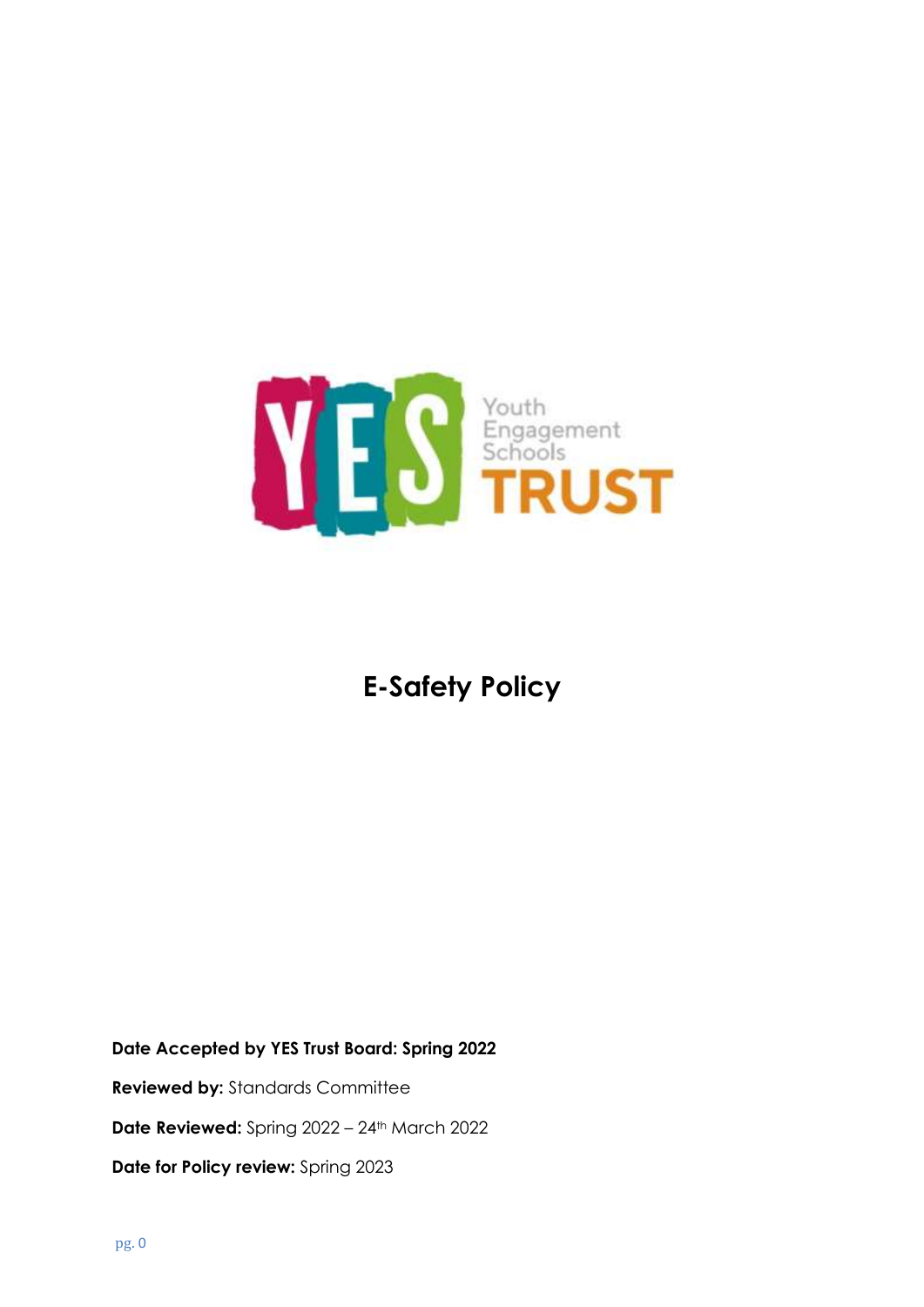# **GENERAL INTRODUCTIONS**

The e-Safety Policy works in conjunction with the Trust's other policies including those for bullying and for child protection.

All Academies in the Trust will appoint a Designated Safeguarding Lead officer, who works in conjunction with an e-Safety coordinator (to be appointed by senior leaders).

Our e-Safety Policy has been written by the Trust, and has been agreed by the Trust Standards Committee.

# **TEACHING AND LEARNING**

#### **Why the Internet and digital communications are important**

- The Internet is an essential element in 21st century life for education, business and social interaction. The school has a duty to provide students with highquality Internet access as part of their learning experience.
- Internet use is a part of the statutory curriculum and a necessary learning tool for staff and students.

#### **Internet use will enhance and extend learning**

- Internet access across the Trust is designed expressly for student use and will include filtering appropriate to the age of students. This is controlled by the Trust's ICT support contractor, and the Trust's broadband and filtering provider – Schools Broadband.
- Clear boundaries are set for the appropriate use of the Internet and digital communications and discussed with both staff and students.
- Schools must ensure than students are educated in the effective use of the Internet in research, including the skills of knowledge location, retrieval and evaluation.

#### **Students will be taught how to evaluate Internet content**

- The e-Safety co-ordinator, will ensure that the use of Internet derived materials by both staff and by students complies with copyright law.
- Students are to be taught to be critically aware of the materials they read and shown how to validate information before accepting its accuracy.

#### **User names and passwords**

• When joining any school in the Trust, students will be allocated a user name and password for access to the school network. It is each student's responsibility to ensure that nobody else becomes aware of their password.

# **MANAGING INTERNET ACCESS**

#### **Information system security**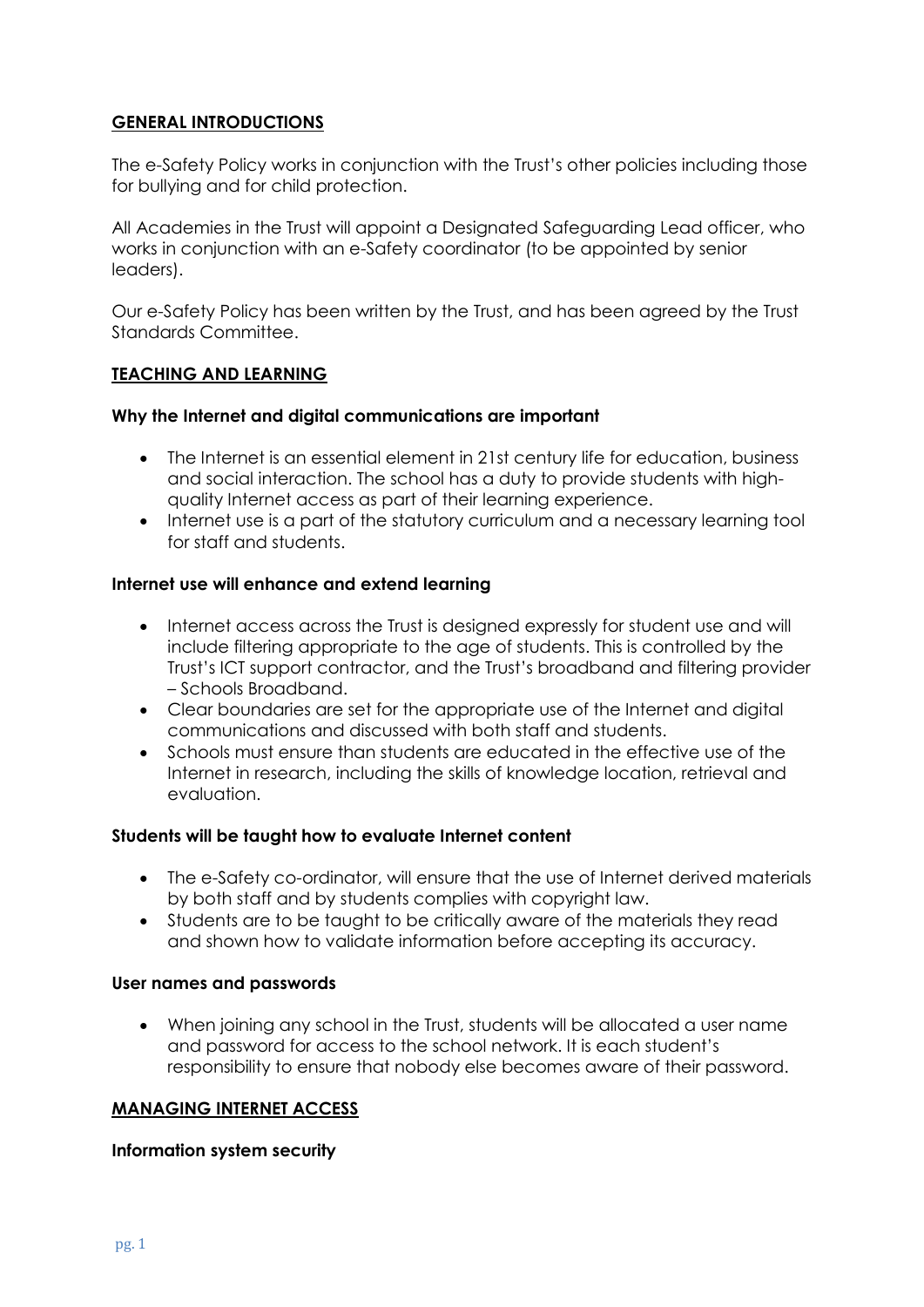- Trust and School ICT system security will be reviewed regularly by the school's IT support contractors.
- Virus protection will be installed and updated regularly.
- Security strategies will be discussed, where necessary, with the Trust Standards Committee and Risk/Audit Committee if required.

# **E-mail**

- Students may only use approved e-mail accounts on the school system.
- Students must immediately tell either a member of the IT department, e-safety co-ordinator or their teacher if they receive offensive e-mail.
- In e-mail communication, students must not reveal their personal details or those of others, or arrange to meet anyone without specific permission.
- Incoming e-mail should be treated as suspicious and attachments not opened unless the author is known and the attachment is expected.
- The school will regularly review how e-mail from students to external bodies is presented and controlled.
- The forwarding of chain letters is not permitted.

# **Published content and the school web site**

- Staff or student personal contact information will not generally be published. The contact details given online should be the school office.
- The e-Safety coordinator responsible for ICT will take overall editorial responsibility and ensure that published content is accurate and appropriate.
- Staff are expected and required to ensure that any material posted only reflects the outstandingly positive nature of the school. This includes (but is not limited to) photos of the learning environment, and any online comments or communications. This also applies to any personal social media accounts while the member of staff is employed by the school.

# **Publishing students' images and work**

- Photographs that include students will be selected carefully so that individual students cannot be identified or their image misused.
- Students' full names will not be used anywhere on a school Website or other on-line space, particularly in association with photographs.
- Written permission from parents or carers will be obtained before photographs of students are published on the school Website.
- Work can only be published with the permission of the student and parents/carers, which is sought in the Home - School Agreement.

# **Social networking and personal publishing**

- The school will control access to social networking sites, and will educate students in their safe use.
- Newsgroups will be blocked unless a specific use is approved.
- Students will be advised never to give out personal details of any kind which may identify them, their friends or their location.
- Students should not place personal photos on any social network space without considering how the photo could be used now or in the future.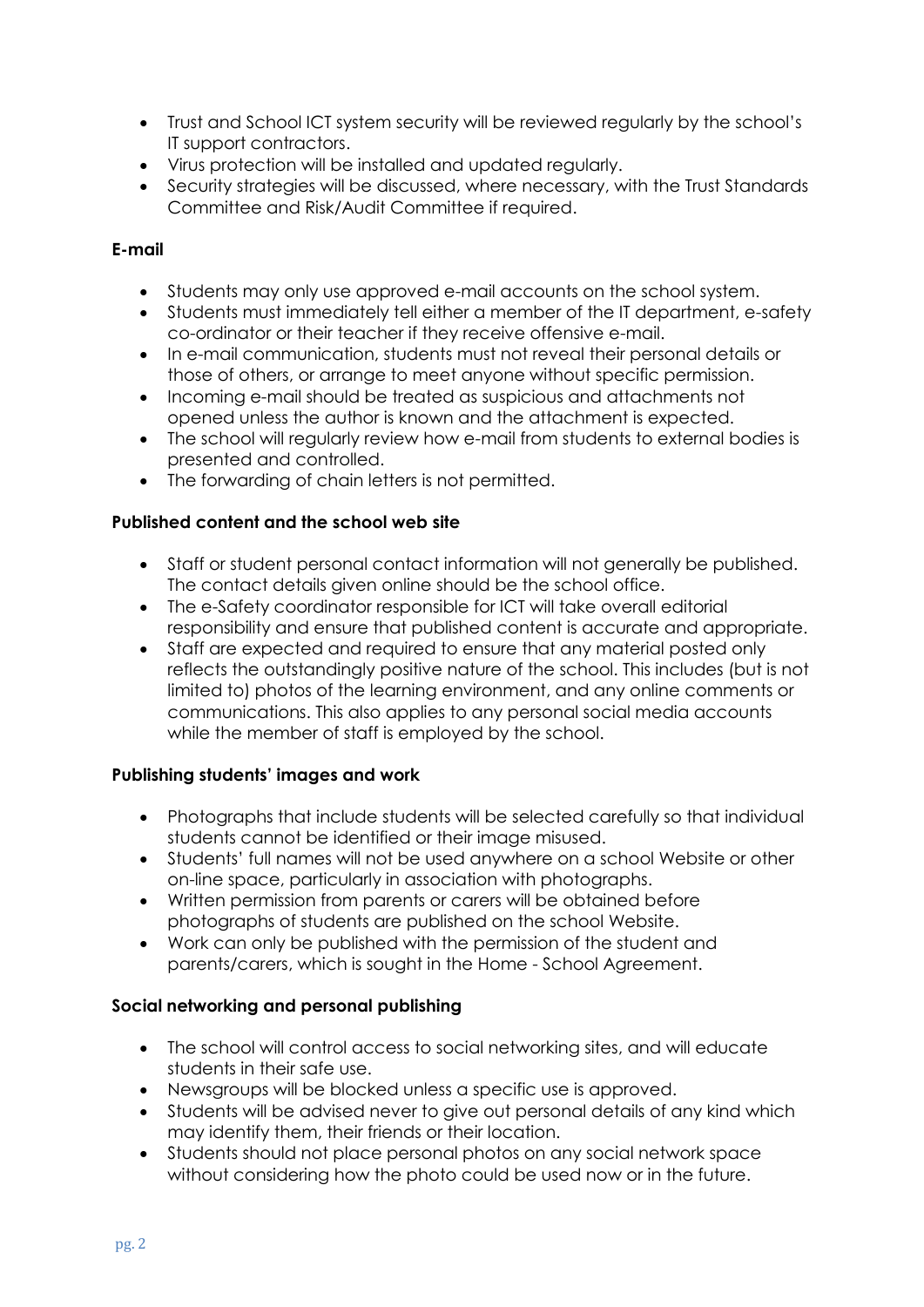- Students should be advised on security and encouraged to set passwords, to deny access to unknown individuals and to block unwanted communications. Students should only invite known friends and deny access to others.
- No employee of the school may have contact with a student on social media, or any personal device or account, unless specifically required by their role and ratified by the Headteacher in writing.
- Staff members should take reasonable steps obscure their identity online to make it harder for students to locate their profiles.
- Staff may not post any references to any students of the school via personal social media, nor post anything that could be interpreted as reflecting the school negatively.

# **Managing filtering**

- If staff or students discover an unsuitable site, it must be reported to the e-Safety Coordinator or a member of SLT.
- The e-Safety coordinator responsible for ICT will ensure that regular checks are made to ensure that the filtering methods selected are appropriate, effective and reasonable.

# **Managing video-conferencing**

- Students should ask permission from the supervising teacher before making or answering a video conference call.
- Video conferencing will be appropriately supervised for the students' age.

# **MANAGING EMERGING TECHNOLOGIES**

- Emerging technologies will be examined for educational benefit and a risk assessment will be carried out before use in school is allowed.
- Mobile phones will not be used during lessons or formal school time unless under the direct supervision of a member of staff. The sending of abusive or inappropriate text messages is forbidden.
- The use by students of cameras in mobile phones will not be permitted in school.
- No student-owned devices will be allowed on the school network.

# **PROTECTING PERSONAL DATA**

- Personal data will be recorded, processed, transferred and made available according to the Data Protection Act 2018, and the General Data Protection Regulations 2018.
- No student/staff personal data must be stored on any removable device unless encrypted or uses a strong password.
- Printing will be PIN-locked to ensure confidentiality of produced documents.

# **POLICY DECISIONS**

# **Authorising Internet access**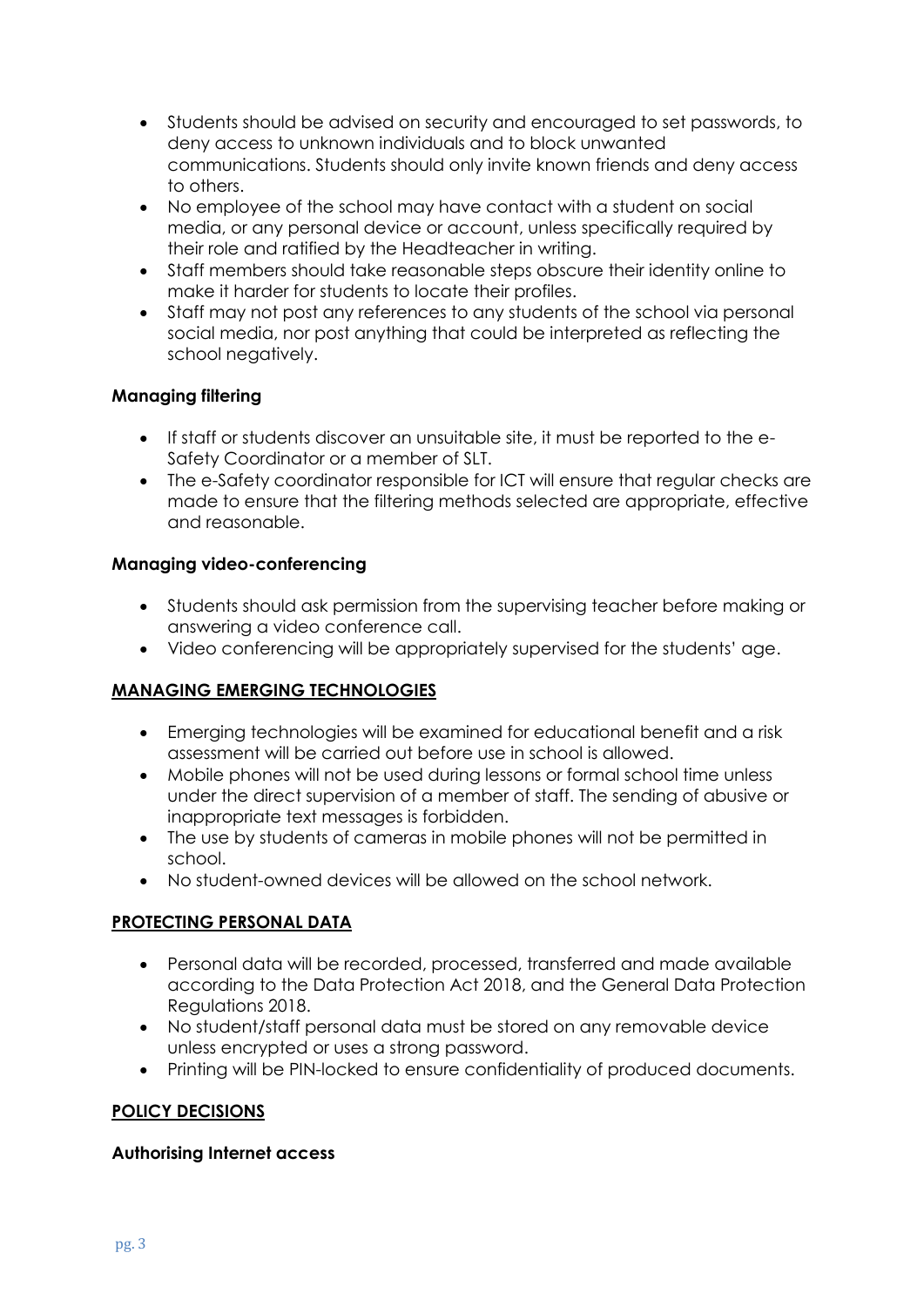- All staff must read and sign the 'Staff Code of Conduct for ICT' before using any school ICT resource. Staff must ensure that a signed copy of the agreement is in the possession of the e-Safety co-ordinator, or that the e-Safety co-ordinator can obtain a copy of this from the staff members personnel file.
- The Trust's ICT contractor will maintain a current record of all staff and students who are granted access to school ICT systems.
- All students must apply for Internet access individually by agreeing to comply with the Responsible Internet Use statement.
- All staff must complete annual Cyber Security training.

# **Assessing risks**

- The school will take all reasonable precautions to prevent access to inappropriate material. However, due to the international scale and linked nature of Internet content, it is not possible to guarantee that unsuitable material will never appear on a computer connected to the school network. Neither the school nor The YES Trust can accept liability for any material accessed, or any consequences of Internet access.
- The Trust's ICT contractor will informally audit ICT use on a regular basis to establish if the e-safety policy is adequate and that the implementation of the e-safety policy is appropriate and effective.

# **Handling e-safety complaints**

- Complaints of Internet misuse will be dealt with by a senior member of staff.
- Any complaint about staff misuse must be referred to the Headteacher.
- Complaints of a child protection nature must be dealt with in accordance with school child protection procedures.
- Students and parents will be informed of the complaints procedure.
- Discussions will be held with the Police to establish procedures for handling potentially illegal issues.

# **COMMUNICATING E-SAFETY**

# **Introducing the e-safety policy to students**

- Students will be informed that network and Internet use will be monitored.
- A programme of training in e-Safety will be included in all IT lessons

# **Staff and the e-Safety policy**

- All staff will be given the Trust e-Safety Policy and its importance explained.
- Staff will be informed that network and Internet traffic can be monitored and traced to the individual user. The internet should only be used in school where the individual's specific use is necessary to enable them to carry out their work in school.
- Staff that manage filtering systems or monitor ICT use will be supervised by senior management and work to clear procedures for reporting issues.